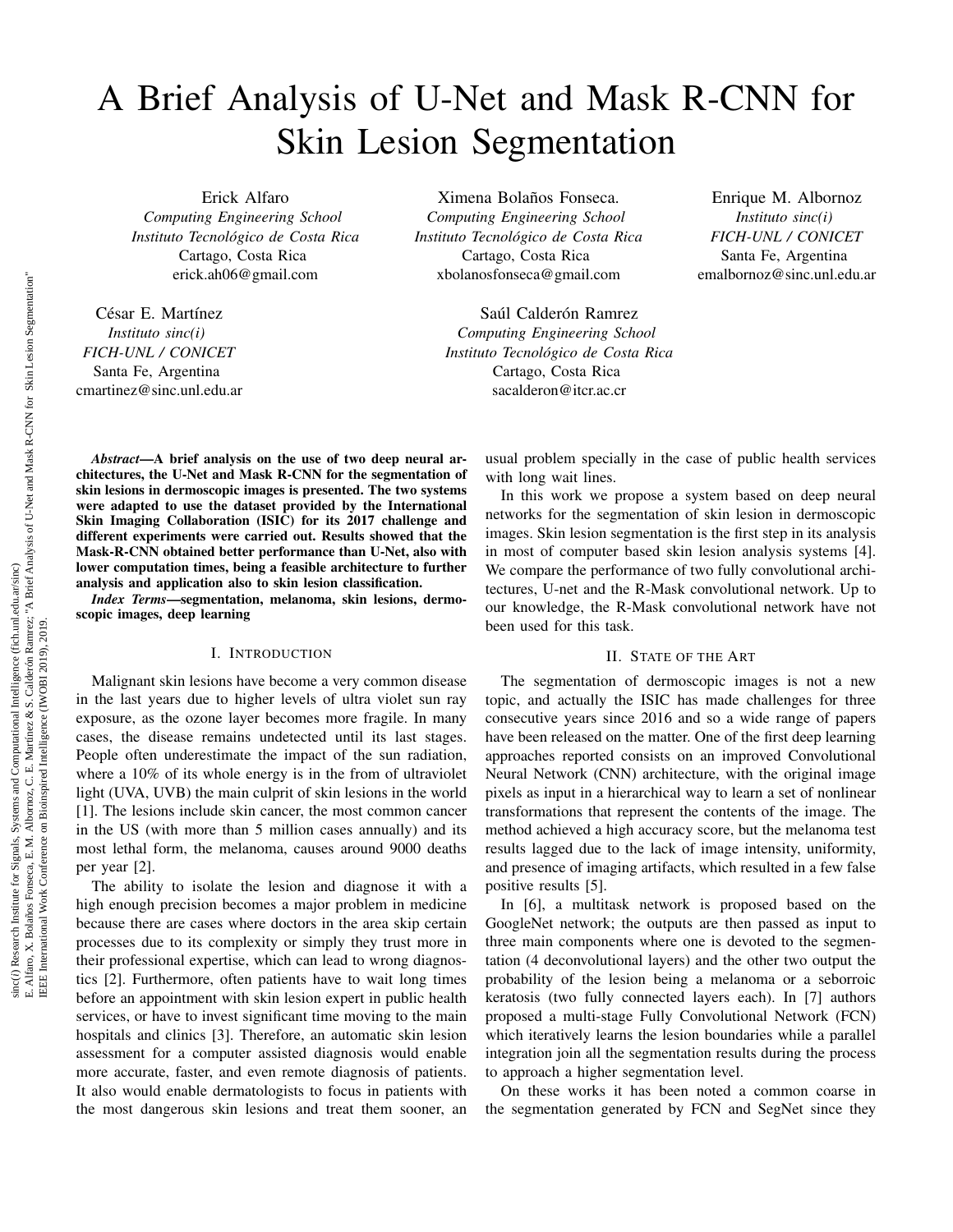

Fig. 1: Mask R-CNN architecture.

do not obtain anatomically plausible masks. To overcome this a Recurrent Neural Network (RNN) was trained to learn contextual relationships between pixels, preserving a local and global perspective with the use of a Long Short Term Memory (LSTM), obtaining a Jaccard score of 0.93 on the ISBI 2016 challenge [8].

There are papers submitted on the ISBI 2017 challenge where the participants accomplished great results, beginning with a Resnet network which adds various convolutionaldeconvolutional layers that upsample the Resnet feature maps to output the score mask, also adding up to 8,000 images to the original 2,000; the training phase used the pre-trained Imagenet weights and went on fine tuning the network to reach the third place on the challenge [9]. The second place used a modified U-Net architecture with predictions were equal sized as its inputs, a Relu activation function was used with for all non-linear layers, and a significant amount of transformations was used to increase the training dataset from 2,000 to 20,000 [4]. As for the segmentation accuracy, a Jaccard index of 0.71 was achievec. Finally, the first place focused on creating a robust CDNN framework capable of handling images under various conditions instead of dealing with complex pre and post processing algorithms; as a pre-processing step they added three more channels to the images and in the postprocessing they used a high threshold on the output map to determine the lesion center, then a lower one to look around it and finally taking as segmentation the area which embraces this center [10]. The authors yielded a Jaccard index of 0.784.

# III. MATERIALS AND METHODS

The Mask R-CNN architecture is described in [11], which consists of three main sections: the backbone, the region proposal network (RPN) and the head as can be seen in Figure 1. The backbone for our purposes was the Resnet-101 with its five stages.

The input image is first processed by the backbone which result is later fed into the RPN to search for potential regions

of interest (ROI). Here, the purpose is to focus the labor of the following layers only on these regions instead of the whole image; the head layers consists of three branches (essentially composed of fully connected layers) each processing in parallel and predicting a different aspect of the ROIs, having as final outputs the regions mask, class and bounding box.

However, as we are only focusing on, binary segmentation our primary interest will be the mask output which is used on a post-processing stage to generate the actual image segmentation as asked by the ISIC. This is because Mask R-CNN can predict multiple masks when a big lesion comes in; even though this can be seen as over-segmentation, when they are joined together to actually make a better boundary detection. This point will be explained in next sections.

# *A. Implementation*

The network was trained and evaluated using the released ISIC 2017 challenge dataset [8], [12] which has 2000 training images, 150 validation images and 600 test images.

The method was implemented with Python 3.5 using pytorch 0.3. The experiments were conducted on a system with a 12 Gb Geforce Titan GPU and a Intel(R) Core(TM) i7-8700 CPU @ 3.20GHz.

#### *B. Pre-processing*

The network is designed to work with the COCO dataset [13], and expects an annotations file. So, the training sub-set had to be processed to generate this files in order to initiate the network training. No other pre-processing was made.

### *C. Training*

The total number of epochs was set to 360 divided as follows: 40 to train only the network head with a learning rate of 0.01; 120 to train only the Resnet backbone from the 4 stages and up with a learning rate of 0.01, and finally 200 to fine-tune the whole network with a learning rate of 0.001. A 5 fold cross validation scheme was applied. All these stages used the Adam optimizer and, as a common practice, a validation was executed after each epoch.

The network itself makes a resize of every image which was set to  $1024 \times 1024$  pixels, but the output image has the same dimension as the input image. Although, the network's output is not actually an image as we can observe in the postprocessing section.

### *D. Post-processing*

For prediction purposes, the results of the network must be post-processed because its actual output is an array of masks (usually one per each ROI). These masks were overlapped over the original image with different colors and an alpha factor for transparency, as can be seen in Figure 2a. We modified this format to make all the masks black-and-white binary images, which let us join all the possible different masks into a final binary mask, as shown in Figure 2b.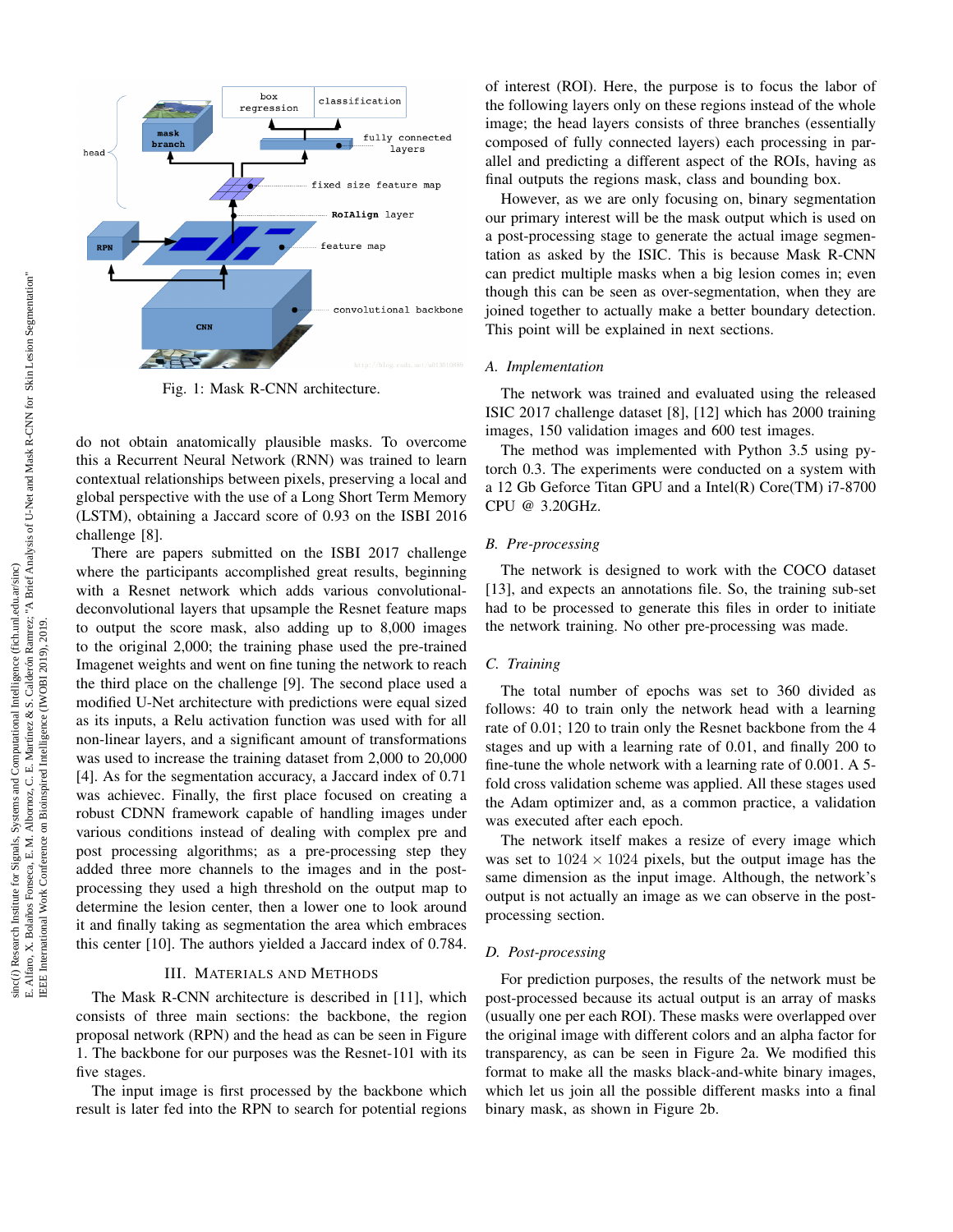



(a) *Original Mask R-CNN output format*

(b) *Out modified output format*

Fig. 2: Comparison between our outputs and Mask R-CNN original outputs.

TABLE I: Evaluation over validation subset with U-Net

| Number of epochs | Dice     | <b>Jaccard</b> |
|------------------|----------|----------------|
| 160              | 0.606299 | 0.515993       |
| 180              | 0.616017 | 0.539274       |
| <b>200</b>       | 0.630315 | 0.521581       |

#### IV. EXPERIMENT AND RESULTS

All the predictions made by the network were evaluated using the well-known similarity indexes for images segmentation, Dice and Jaccard, being the last one the one used by the ISIC to officially rank the participants' predictions. To ensure comprehension these indexes are calculated as follows:

$$
Jaccard(A, B) = \frac{|A \bigcap B|}{|A \bigcup B|}
$$

$$
Dice(A, B) = \frac{2|A \cdot B|}{|A| + |B|}
$$

with  $A$  being the ground truth mask and  $B$  the prediction of the network.

#### *A. Experiments with U-Net*

The results obtained using the U-Net as a stand-alone classifier are shown in Tables I and II.

It can be observed that for 180 epochs the network reach its best performance in terms of the Jaccard index. The number of epochs reflects the final portion of the training, but approximately at 75 epochs the training gets almost its final performance.

# *B. Experiments with Mask R-CNN*

We chose to take various checkpoints from the training processes as the potential best model, so we tested the models from the epochs 160, 180 and 200 against the test subsets to check whether or not more epochs conducted to better predictions. It turns out not to be the case as shown in Tables III and IV where it can be seen that the model at 180 epochs gives better average results than the 200 epochs model. It also seems to be the case of the differences in the predictions between models trained with different number of epochs. As an example, Figure 3 shows that the validation loss tends to jump in certain range, not varying much from the mean

TABLE II: Evaluation over test subset with U-Net.

| Number of epochs | Dice     | <b>Jaccard</b> |
|------------------|----------|----------------|
| 160              | 0.675687 | 0.575864       |
| 180              | 0.676534 | 0.581769       |
| 200              | 0.681308 | 0.562630       |

TABLE III: Evaluation over validation subset with R-CNN.

| Number of epochs | Dice     | <b>Jaccard</b> |
|------------------|----------|----------------|
| 160              | 0.785716 | 0.780492       |
| 180              | 0.790384 | 0.785926       |
| 200              | 0.776682 | 0.773677       |

value, therefore the changes made from epoch to epoch on later training do not really make a significant improvement on the predictions. An example of a good prediction can be seen in Figure 4 where both, ground truth and prediction, are very similar.



Fig. 3: Network loss during training.

It is important to notice two issues about the network in its current state. First, that the network gives very good predictions when the lesion is small and centered; however it turns out problematic when the lesion is bigger and/or if borders are touching a wide area of the image frame, as can be seen in Figure 5. Second, when the prediction mask is too small or the lesion is not identified, the network cannot handle this situation and crashes.



Fig. 4: Good segmentation example.

Despite these problems and considering the very few changes applied to the network, it performed relatively well. The highest Jaccard score obtained was 0.743 on the test set,